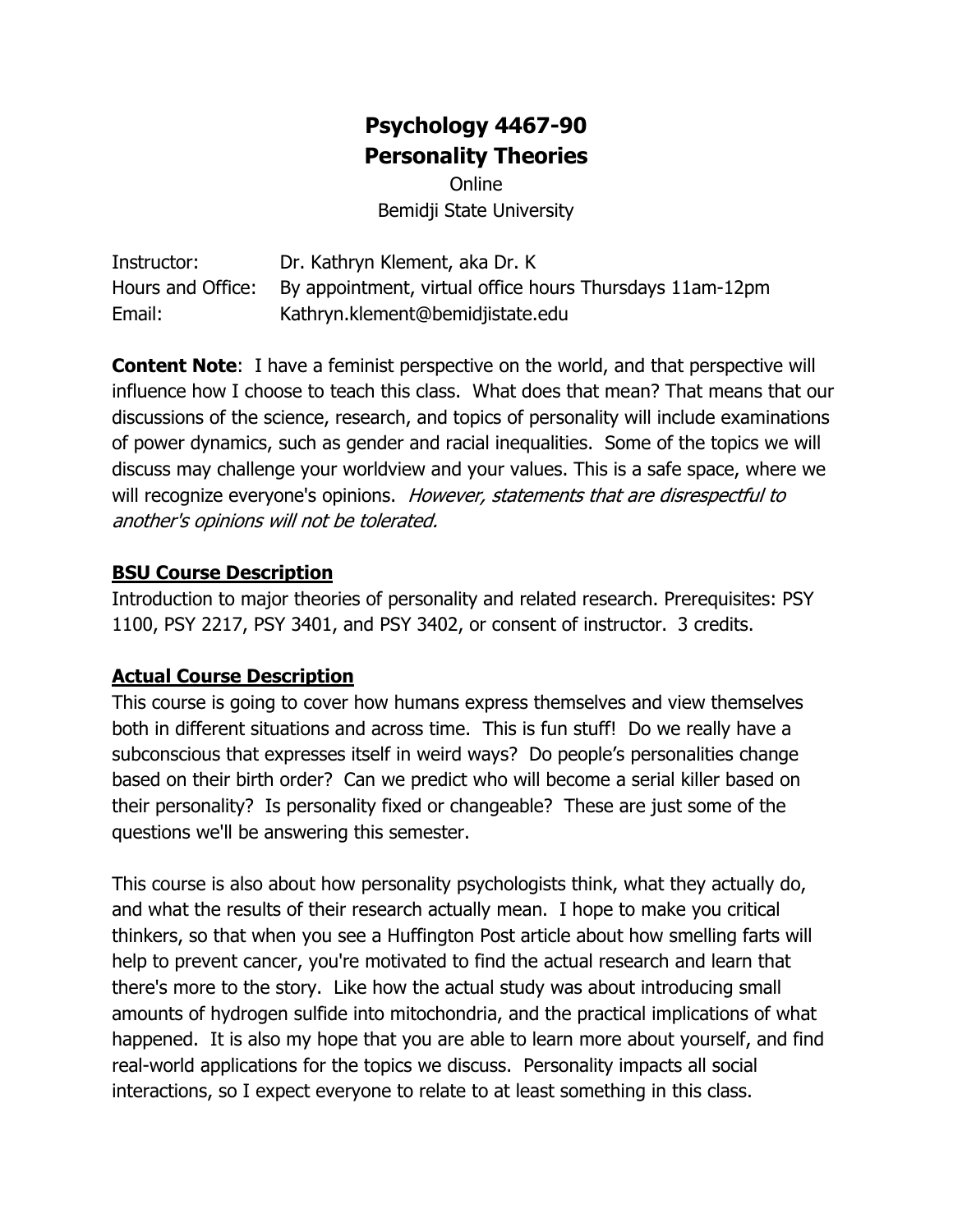## Learning Outcomes

After completion of the course, students should be able to:

- 1. Understand the role of research in theory development.
- 2. Demonstrate the ability to conduct an extensive literature search on a topic related to personality theory and to compile the results of their search into a professional paper.
- 3. Be able to use those perspectives when analyzing human personality.
- 4. Be able to identify the place of personality theory in clinical training, assessment, and practice.
- 5. Be familiar with the major theoretical perspectives on personality,
- 6. Be able to develop critical strategies for evaluating a theory's contribution to the scholarly literature.
- 7. Be familiar with gender, cultural, and biological influences in theories of personality.



# **Required Materials**

Funder, D. C. (2015). The personality puzzle. (8th ed.). New York: W.W. Norton.

(OPTIONAL) InQuizitive license via W.W. Norton.

# **& INQUIZITIVE**

# **Policies**

**General class format:** The rest of the course will be available after you complete the Syllabus Quiz with 100%. However, all quizzes and assignments are due on Sundays at 11:59PM at the end of their module.

**Meetings and communication:** If you have questions or concerns about the class, or psychology in general, please feel free to contact me. As a first step, please post in the Muddiest Point D2L discussion forum, unless your question is personal or sensitive. If you would like to talk with me about a personal issue, please use the Instant Message option in D2L (you can find this at the top right of the page when you're in D2L). I will try to respond to all messages, either in the Muddiest Point forum or Instant Messages within 48 hours.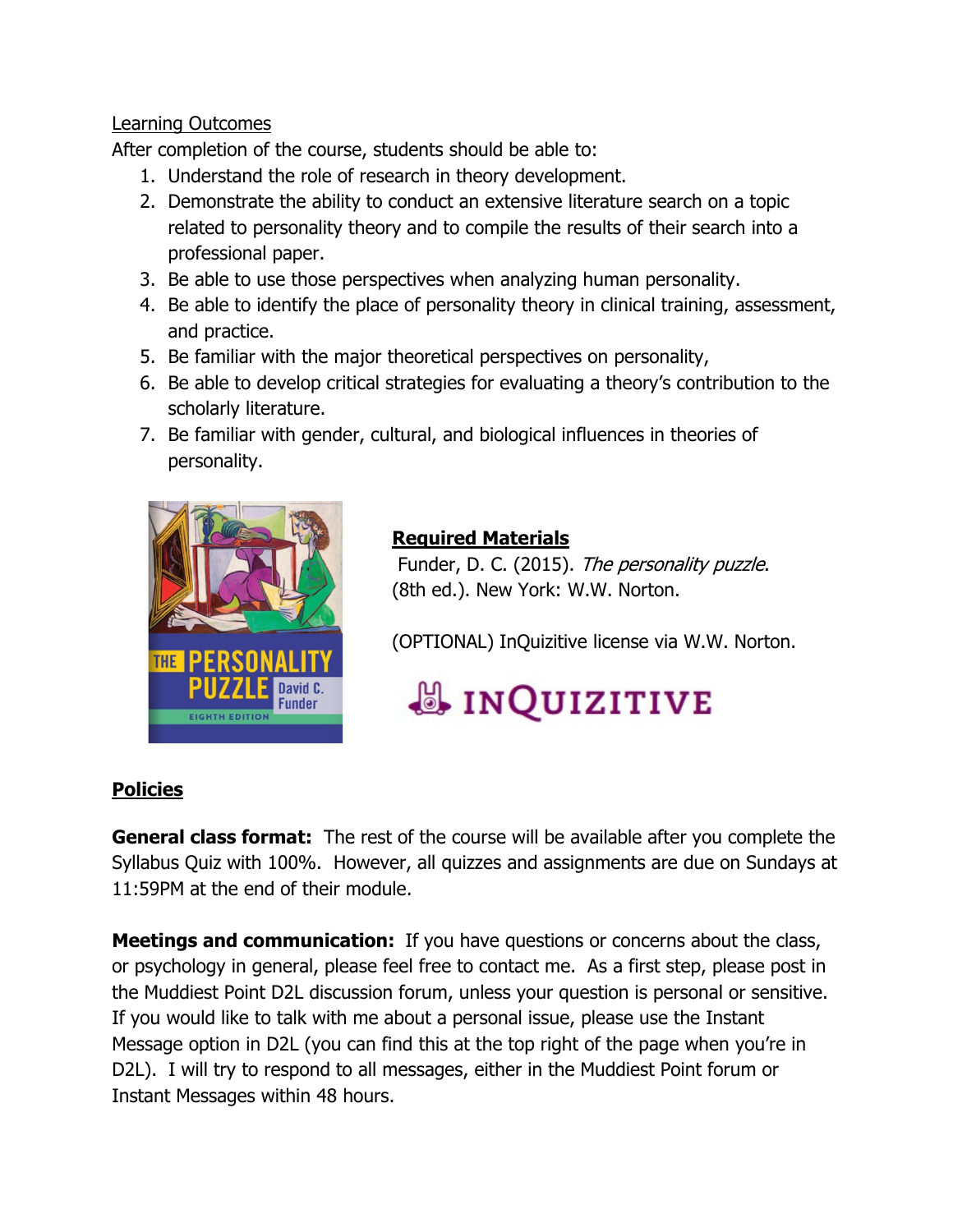As a last resort, you can send me an email (Kathryn.klement@bemidjistate.edu) and I will try to respond within 48 hours. If you're using email, please keep in mind the following email etiquette guidelines: (1) check the syllabus or D2L before asking questions, (2) indicate the course in the subject line and topic (e.g. PSY 3367-90 Assignment Question), (3) use proper grammar/punctuation, and (4) use a salutation (that's the "Hello Dr. K or "Dear Dr. K" part) and sign your name.

**Expectations of feedback** As I mentioned above, I will respond to questions on D2L or email within 48 hours. For the homework assignments that require grading, I will provide feedback and grades within 1 week of the deadline. There is no midterm exam, but at the midpoint, I will give you an update of how your grade is doing. If you have questions and would like more immediate feedback, contact me during my virtual office hours on Thursdays from 11am-12pm.

**Attendance policy:** Since this is an online class, you don't have to worry about synchronous attendance! Study and take quizzes when and wherever, dressed however you like!

If you run into any issue maintaining the pace of the course or completing assignments, please contact me as soon as you can! I am happy to work around personal emergencies, but I need to know about them quickly, so we can make alternate arrangements. I won't be able to accommodate you if you contact me after the beginning of the last week of the course (12/3).

**Synchronous check-ins:** A few times throughout the course, I'll be hosting meetings on Zoom. The purpose of these meetings is to check in and see how everyone is doing, as well as answer specific assignment-related questions. These meetings are not required but may be good for you to connect with me and other students.

**Reading the textbook/taking notes**: You should be reading the textbook. It is full of awesome data and studies in social psychology. It's important for you to read the textbook because the point of this class is to learn about social psychology. You should also be taking notes during lecture; each module has a set of handouts to help with note-taking during the lectures.

**Module check-ins:** At the beginning of the second week of each module, I will have a D2L survey available in an announcement. Your responses will be completely anonymous and the surveys will have questions about how you're feeling about the material (like, "I am still a little confused about the module content" and "I understand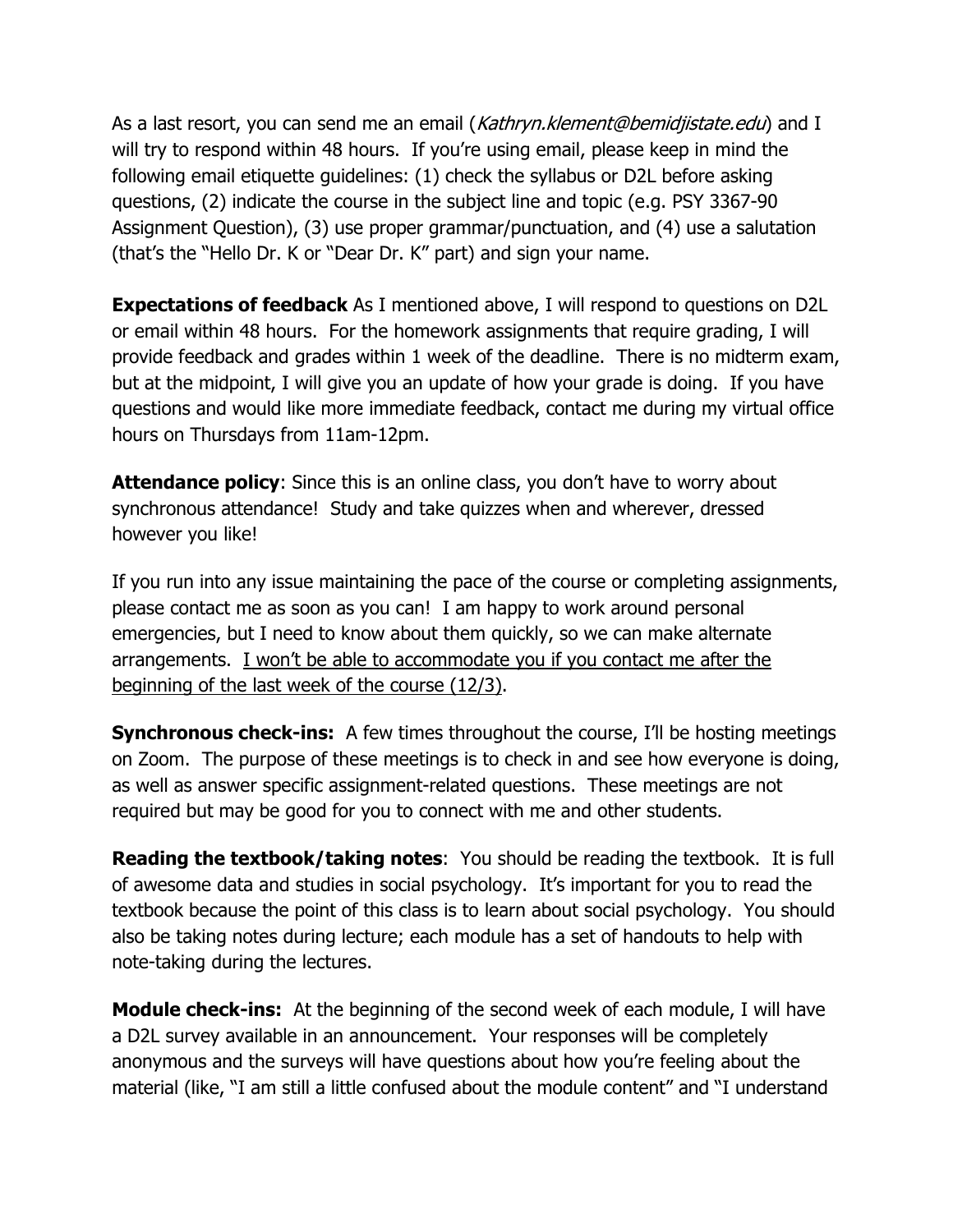the module content") as well as an open-ended question where you can let me know what you're struggling with in the module and if I can clear anything up with a quick video. I highly encourage you to fill out each survey so I can make sure that I'm answering folks' questions.

**Submitting assignments:** All assignments and anything that you are turning into me should be turned in via D2L. And again, everything's due on Sundays at 11:59PM.

**Late work:** I will accept work assessments until the end of their respective modules with no grade penalty. This includes discussion posts and module assignments. Without prior arrangements that you make with me in advance (say, you get wiped out by the flu for a week and need an extension), any assessments that aren't completed by the end of their module will receive a "No evidence" rating, and I won't be able to use them to determine your module-level grade. What that means in practice is that when it comes time to calculate your final grade, I'll only be able to use what assessments you've completed to see how well you've demonstrated mastery over the material. Please check out the "Grading for Mastery, Not Points" video and the Grading Philosophy section below for more information about the grading system.

Turning in assessments on time will help you complete all the material (digging yourself out of a pile of late work can be daunting!) and it will also allow me to provide feedback that you can use to improve subsequent assessments. There are a few deadlines for the Research Project Portfolio that are important to make, but the assignments themselves do not have any corresponding points. I highly recommend you stick to these deadlines, too, so that you don't have to worry about doing a bunch of work all at the end of the semester, and also so that I can provide feedback to help you strengthen your final project.

**Academic integrity:** It's very important that everyone does their own work so that their grades are an accurate reflection of their learning and progress. There are two major types of violations of academic integrity: cheating and plagiarism. Cheating means submitting someone else's work as your own or looking up the answers to assessments online instead of responding based on your knowledge. Relatedly, plagiarism is submitting someone else's work without giving credit. If you're not sure what counts as plagiarism, please ask. If you're not sure whether or how to cite something, ask me! (As a quick tip, copying and pasting something you find on the internet into a paper you then submit without citing that source is plagiarism.) There is more information about using APA to cite sources in the Resources module.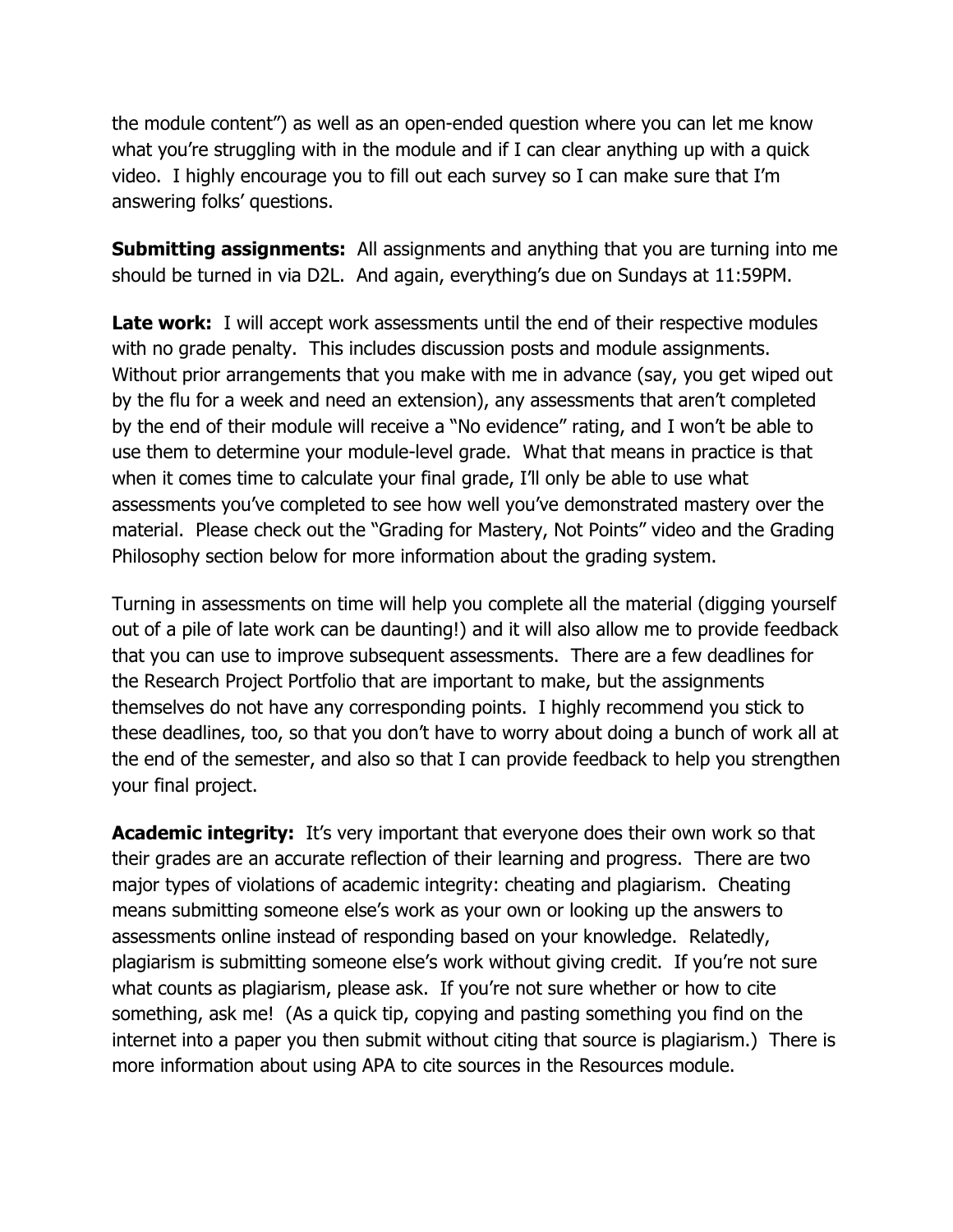If I suspect someone of violating this policy, I will have a conversation with them and decide on a course of action. That might entail redoing the assignment, writing a reflection paper about why academic integrity is important, or something else. This is not designed to be punitive – I want everyone to be able to learn and demonstrate their learning via the assessments.

You can find the official BSU policy in the [Student Code of Conduct.](https://www.bemidjistate.edu/offices/student-life-success/handbook/conduct/)

**Expectations of students:** I expect that all students treat each other with respect and conduct academic work in a spirit of cooperation. All assignments should be typed (12-point font, double-spaced) and follow APA format (within reason – not everything requires a title page and a references page; I'll let you know if/when I expect that). \*\*For every submission that requires an upload, please submit only a .doc/.docx or .pdf format.\*\*

**Accommodations for disabilities:** I am happy to provide special accommodations for students with documentation of a disability. BSU/NTC is committed to making all educational programs, course materials, services and activities sponsored by the College/University accessible to individuals with disabilities. Students requesting accommodations due to a disability or other need for access should contact Accessibility Services as soon as possible. Accessibility Services is located at Decker Hall 202. Call them at (218) 755-3883 or email at disabilityservices@bemidjistate.edu. This information is also available through Minnesota Relay Services at (800) 627-3529.

If you do not have a documented disability, but you do have a life situation that can make school difficult for you (e.g., chronic pain, caregiving responsibilities), please talk to me so that we can make any needed arrangements. You only need to disclose as much as you want. My purpose as a professor is to facilitate your learning about psychological research methods, not to audit your life.

**Mental health and counseling:** Students may experience mental health concerns or stressful events that may lead to diminished academic performance. If that's you, you are not alone! The Student Center for Health & Counseling is available to assist you with concerns and can include stress relief services. They can be reached in Cedar Hall, First Floor and their number is (218) 755-2053.

It's unlikely we'll have many conversations about sensitive topics in this course. However, I will always try to give a heads-up if I will be discussing content like sexual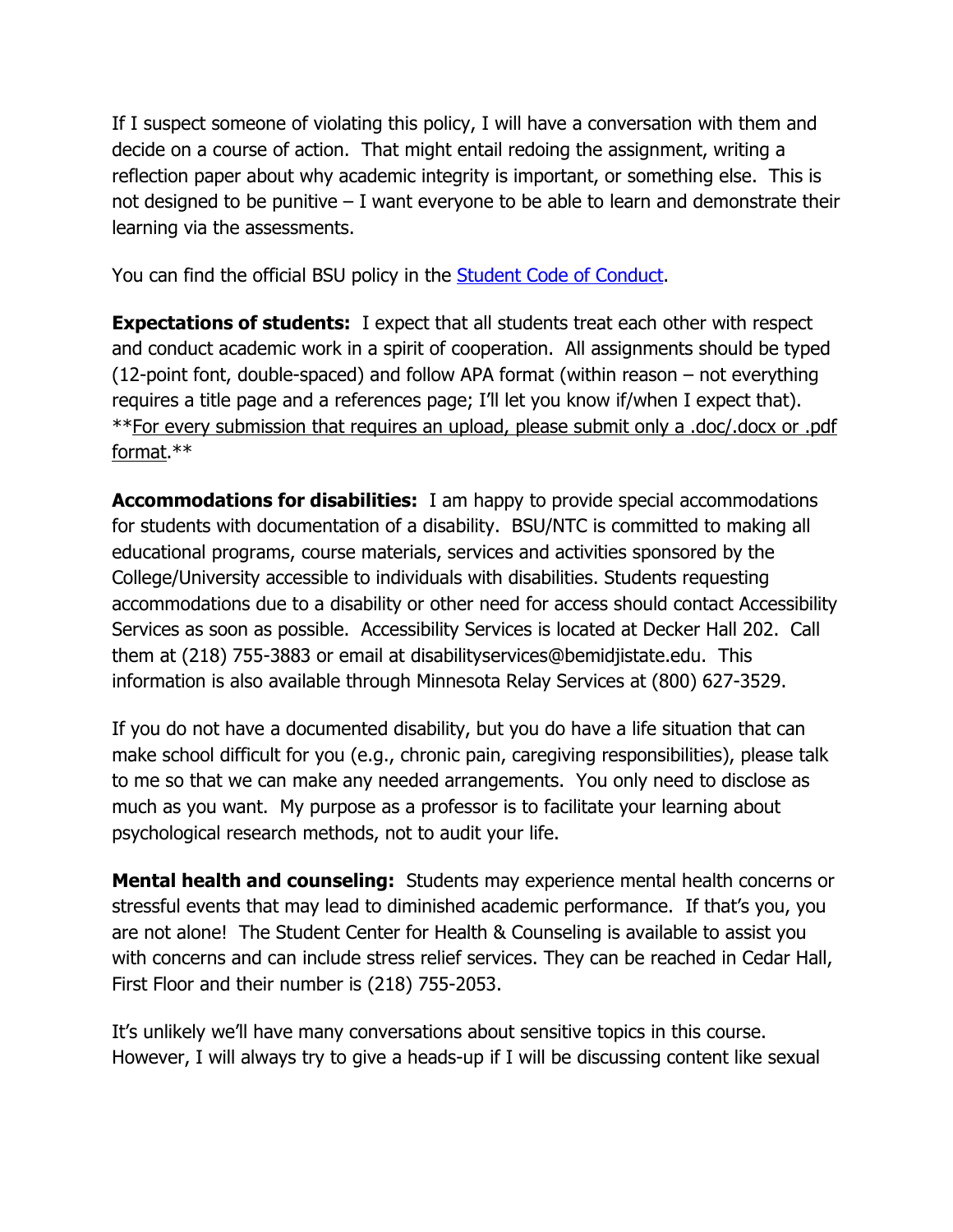violence, suicide, or other potentially triggering subjects. Please take care of yourself and determine whether you need to excuse yourself for those topics.

**Basic needs statement:** Any student who faces challenges securing their food or housing and believes this may affect their performance in the course is urged to contact the Dean of Students, Travis Greene (travis.greene@bemidjistate.edu) for support. Furthermore, please let me know, too, if you are comfortable in doing so; I may be able to get you in contact with other resources around campus.

**BSU Psychology Department diversity statement:** The Department of Psychology at Bemidji State University is dedicated to preparing students who will apply their psychological knowledge in an increasingly diverse world. We strive to create and sustain a welcoming, supportive and inclusive environment for students, faculty and staff of all races and ethnicities, genders, sexual orientations, ages, socioeconomic backgrounds, abilities, and religions.

Accomplishing this mission requires a broad range of perspectives and backgrounds. Diversity enriches both our department, and the science of psychology, and our local and global communities. We strive to cultivate an inclusive community that values diverse questions, viewpoints, approaches, and participants to foster ingenuity, challenge biases, and promote intellectual growth.

**Land acknowledgement:** Bemidji State University acknowledges that the land we are meeting on today is the original homeland of the Ojibwe and Dakota. We acknowledge the painful history of genocide, forced assimilation, and efforts to alienate the Indigenous inhabitants from their territory here, and we honor and respect the many diverse Indigenous peoples still connected to this land on which we gather, their retained sovereignty, and unbroken linguistic and cultural thriving.

**Withdrawal:** After the fifth day of class (6/5), withdrawing will lead to a *W* on your transcript. Please check your eServices course schedule page for the last date to withdraw. You can also contact Records and Registration with questions about withdrawing from the course or check out their [page on withdrawing and dropping.](https://www.bemidjistate.edu/mybsu/registration/withdrawing-dropping/)

# **My Grading Philosophy**

The grading philosophy for this course is going to be a little different than what you may be used to. There are no quizzes or exams and all assessments are intentionally planned to be able to show your mastery of the material. That is, the lecture videos,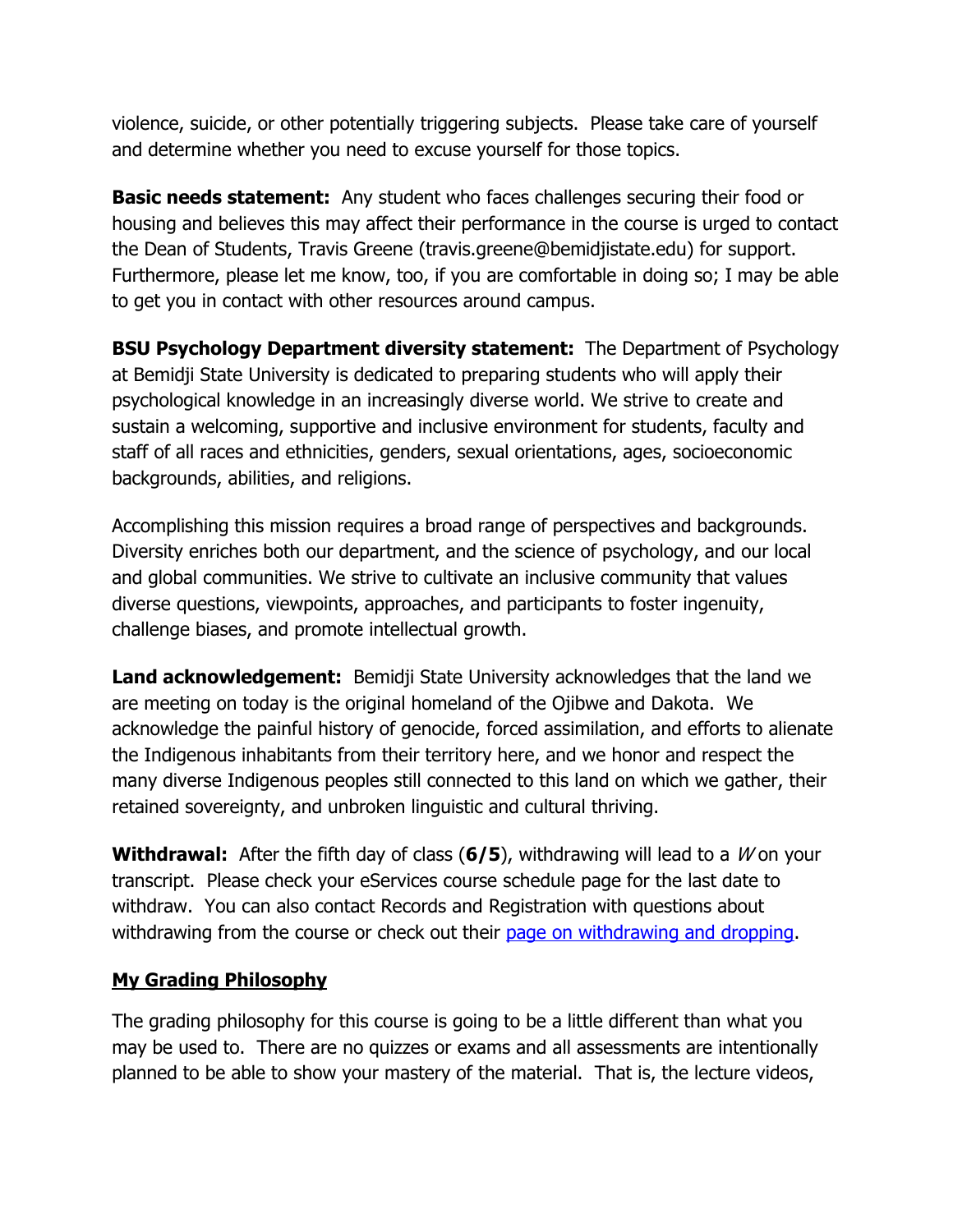textbook readings, and activities are all designed to help you meet the learning objectives for the course and for each individual module.

Instead of grading on a 100-point scale, all assessments will be graded on a 4-point scale. Rather than percentages, think of how the GPA scale looks instead. Each "letter grade" represents a spot on a spectrum of competency (see below). The grading rubrics demonstrate how I will evaluate each assessment to help you see where you fall in mastering a given module's concepts.

| <b>Point</b><br>value  | 4                                                                                                                 | 3                                                                                                       | $\mathbf{2}$                                                                                                               | 1                                                                                                                                          | 0                                                                                                                                            |
|------------------------|-------------------------------------------------------------------------------------------------------------------|---------------------------------------------------------------------------------------------------------|----------------------------------------------------------------------------------------------------------------------------|--------------------------------------------------------------------------------------------------------------------------------------------|----------------------------------------------------------------------------------------------------------------------------------------------|
| <b>Letter</b><br>value | A                                                                                                                 | B                                                                                                       | C                                                                                                                          | D                                                                                                                                          | F                                                                                                                                            |
|                        | Exceeding<br>expected<br>level of<br>competence                                                                   | Meeting<br>expected<br>level of<br>competence                                                           | Moving<br>toward<br>expected<br>level                                                                                      | Needing<br>major<br>improvement                                                                                                            | No evidence                                                                                                                                  |
| <b>Description</b>     | This is the<br>grade you<br>would earn<br>by going<br>above and<br>beyond the<br>basic<br>mastery of<br>material. | This is the<br>grade you<br>would earn<br>by<br>displaying<br>basic<br>mastery<br>over the<br>material. | This the<br>grade you<br>would earn<br>by showing<br>you've<br>almost<br>mastered<br>the<br>material,<br>but not<br>quite. | This is the<br>grade you<br>would earn<br>by showing<br>you haven't<br>mastered<br>the material<br>and still<br>need time to<br>get there. | This is the<br>grade you<br>would earn<br>by not<br>completing<br>work or by<br>showing a<br>total lack of<br>mastery of<br>the<br>material. |

To determine final grades, I will audit each person's level of mastery over the course concepts. Final grades will represent the average mastery across the course. For more information about this grading philosophy and how it will work in practice, please refer to the "Grading for Mastery, Not Points" video in the Start Here module.

\*Please note, too, that because grades will be based entirely on the evidence of mastering course concepts, I'm not offering extra credit opportunities anymore.

# **What You're Doing in the Course**

There are 3 different ways to show mastery in this course: (1) module discussion questions; (2) module assignments; and (3) the personality research project. There are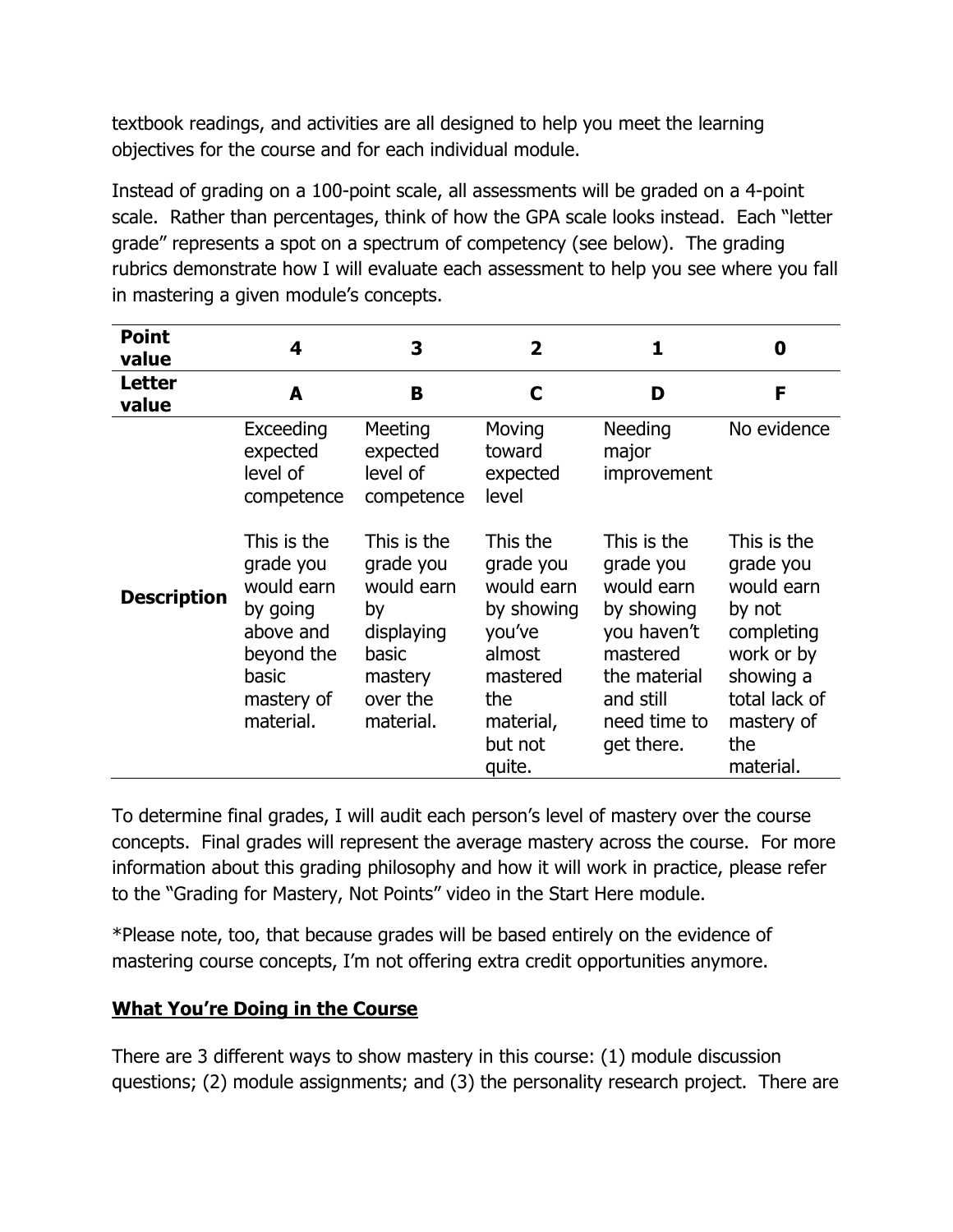also some optional ways that you can practice and strengthen your knowledge and skills: (1) review quizzes; and (2) InQuizitive.

## Module Discussion Questions

Most weeks, I will post a discussion question designed to complement the course material and stimulate conversation about various issues in personality research. There will be 13 discussion questions. There are two parts to the questions: your initial response to the prompt and your response to another classmate's post. Thus, there are two deadlines associated with the discussion questions, in order to make sure that everyone has time to respond to someone else. Initial posts are due on Friday nights at 11:59pm, and response posts are due Sundays at 11:59pm. Please check out the rubric attached to each discussion question to see my expectations for posts. I also have a "How to Write Good Discussion Posts" document in the Resources module.

# Module Discussion Questions are all graded on the 4 point scale (see above).

### Module Assignments

Each module will contain 1-2 assignments that help to reinforce and apply module concepts. In total, there are 13 module assignments. These will always be due at the end of the module, though working on one per week will help with time management. Please check out the rubric attached to each assignment to see my expectations for them.

Below is the list of assignments:

- 1. M1A1 PsychINFO Scavenger Hunt
- 2. M2A1 Correlational and Experimental Studies
- 3. M2A2 Interpreting the TAT
- 4. M3A1 Helping a Friend
- 5. M3A2 Self-Monitoring
- 6. M4A1 The Ethics of Lobotomies
- 7. M4A2 Biology vs. Psychology
- 8. M5A1 Freudian Slips
- 9. M5A2 Jungian Archetypes
- 10.M6A1 Experiencing Flow
- 11.M6A2 Assessing Multigroup Ethnic Identity
- 12.M7A1 Personality Disorders
- 13.M7A2 Perspectives on Personality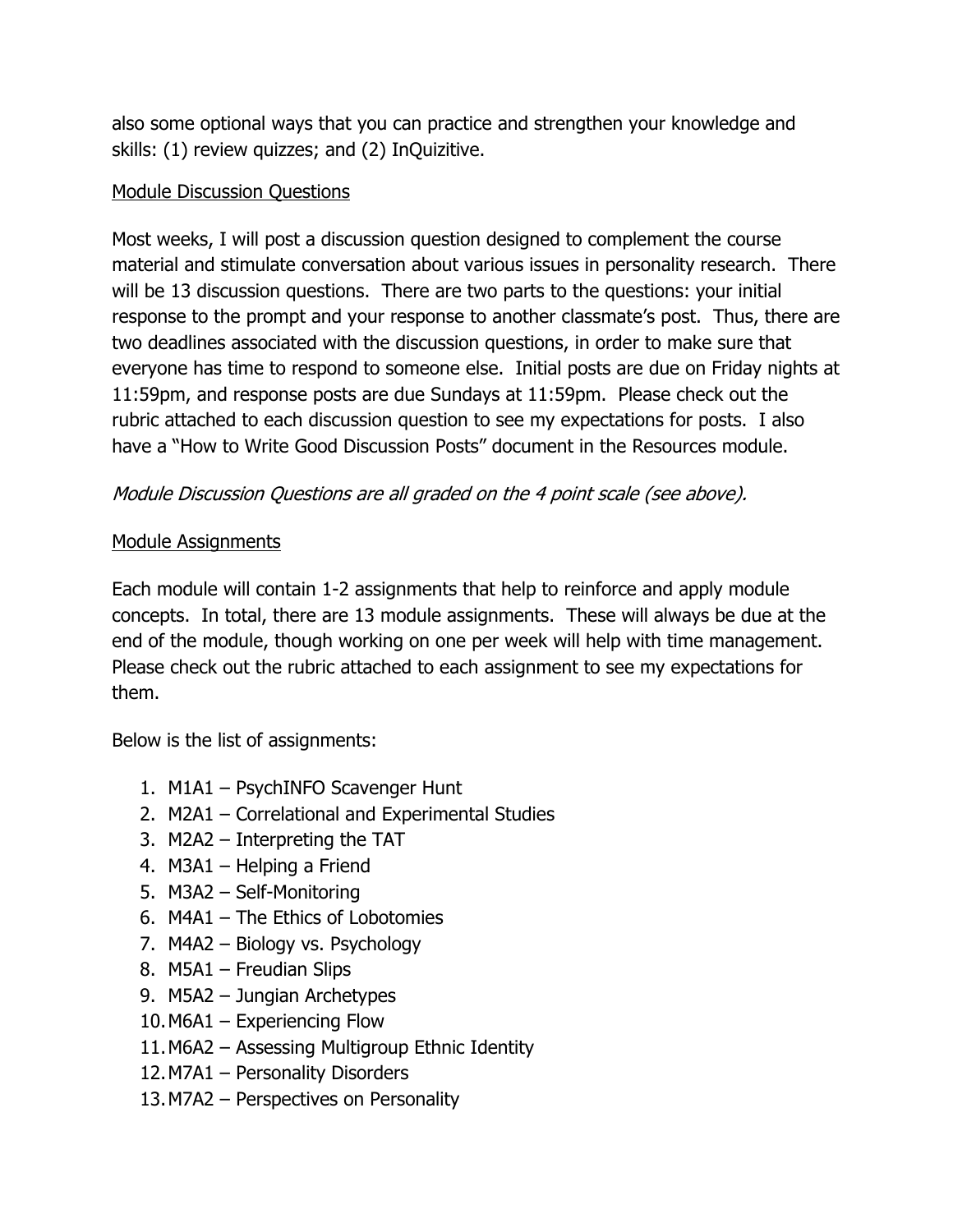# Personality Research Project

The major project of the semester will comprise each person working to demonstrate their mastery of course concepts in the form of a research project. Throughout the course, each person will collect a series of data (representing the four types of data: (1) self-report; (2) informant; (3) life experiences; and (4) behavioral observations – we'll learn about these in Module 2) that they will analyze. While the full project is not due until finals week, there will be interim deadlines throughout the semester so that we can keep on track and I can provide feedback on your written assignments. You can find more information about this project in the "Personality Research Project" video in the Start Here module and the assignment folders for each component.

The final project will include: (1) a literature review examining a chosen theoretical perspective of personality, like humanistic perspective; (2) an analysis of the data you collected over the semester, with conclusions drawn using your theoretical perspective; (3) an analysis of the reliability and validity of the data you collected; and (4) an evaluation of the theoretical perspective's strengths, weaknesses, and utility for interpreting personality data.

These are the separate assignments associated with this project:

- 1. Topic Selection
- 2. Literature Search and Annotated Bibliography
- 3. B Data Collection
- 4. S Data Collection
- 5. L Data Collection
- 6. I Data Collection
- 7. Rough Draft
- 8. Final Draft

The Research Project Portfolio is graded on the 4 point scale (see above).

#### Remind

We're going to use the Remind app this semester to help with the Personality Research Project. Remind is an app that lets us communicate directly without needing to exchange contact information. You can find

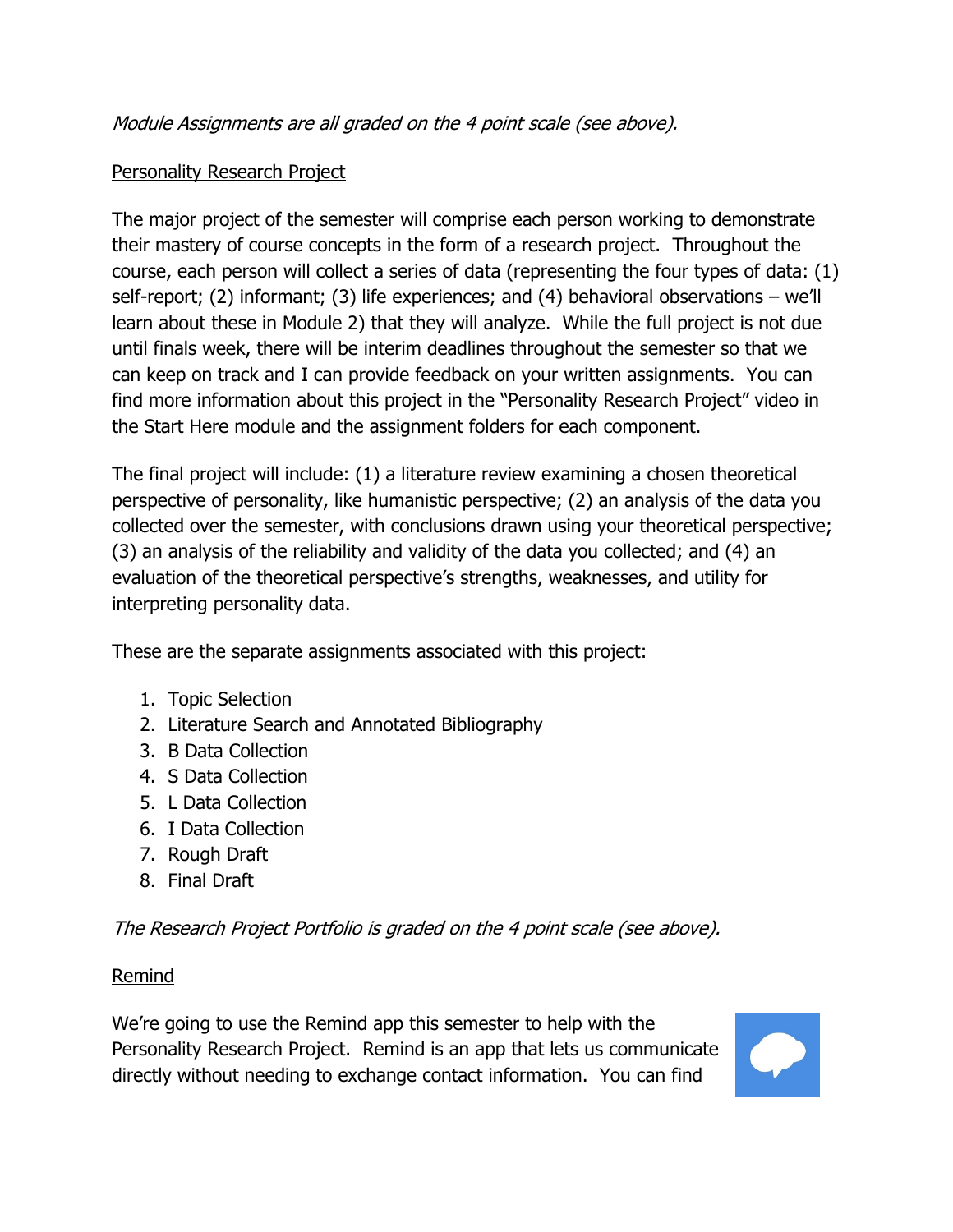more information about it here: [https://help.remind.com/hc/en-us/articles/201342445-](https://help.remind.com/hc/en-us/articles/201342445-What-is-Remind-) [What-is-Remind-.](https://help.remind.com/hc/en-us/articles/201342445-What-is-Remind-)

In particular, I'll be using it to ping you for the B data collection during Module 3. You should have received an email invitation to our class on Remind. If you haven't gotten the invitation, please let me know!

#### Optional: Review Quizzes

In each module, there are several short review quizzes (either 5 items or 10 items per quiz) that are designed to help test you on concepts that will be in a specific assignment. For example, the Projective vs. Objective Tests (M2A2) review quiz is a 5 item quiz that reviews the types of tests discussed in Chapter 3, and completing this quiz with a high score will prepare you for completing M2A2. These quizzes are optional, but I encourage you to complete them, especially if you are feeling not quite confident about answering the questions for a specific mini-experiment.

#### Optional: InQuizitive

InQuizitive is a web-based application created by the textbook publisher, WW Norton, that helps to reinforce concepts we're learning in class. While you can sign up for a free 21-day trial, to access the platform for longer than 3 weeks, you'll need to purchase a license (\$25, unless you got the license with your textbook). I provide a link to IQ questions in each module, and have created a student set number: **XXXXXX**.

InQuizitive is not required, but you might find it helpful to test yourself on the material, particularly in a gamified, dynamic way. If you use it, remember that none of your scores will count toward your final grade  $-$  it is 100% optional. You can find more information about it here: [https://wwnorton.com/inquizitive.](https://wwnorton.com/inquizitive) If you're interested in purchasing a license, you can do that here: [https://digital.wwnorton.com/puzzle8.](https://digital.wwnorton.com/puzzle8)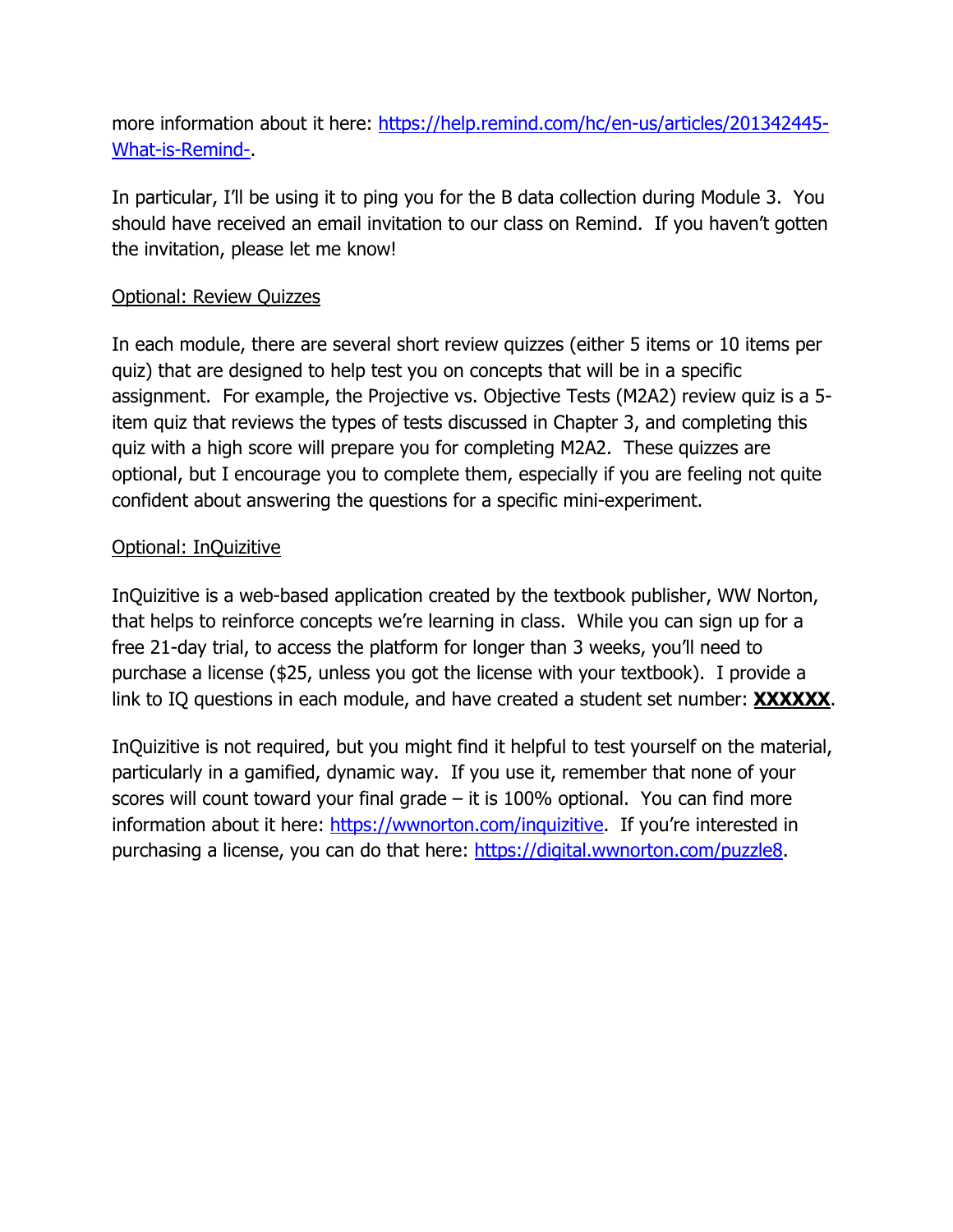The following is a brief schedule of modules in the course. Please refer to the specific modules for more details about the assignments.

| <b>Module</b>           | <b>Dates</b>    | <b>Content</b>                                                               |  |
|-------------------------|-----------------|------------------------------------------------------------------------------|--|
| 1                       | $8/26 - 9/1$    | Introduction to Personality (Ch 1)                                           |  |
|                         |                 | Available: Ch 1 Lectures & Notes                                             |  |
|                         |                 | Due: Syllabus Quiz; M1D1; M1A1                                               |  |
| $\overline{\mathbf{2}}$ | $9/2 - 9/15$    | Methods in Personality (Ch 2-3)                                              |  |
|                         |                 | Available: Ch 2-3 Lectures & Notes                                           |  |
|                         |                 | Due: M2D1; M2D2; M2A1; M2A2; Annotated Bibliography                          |  |
| 3                       | $9/16 - 10/6$   | Personality as Traits (Ch 4-7)                                               |  |
|                         |                 | Available: Ch 4-7 Lectures & Notes                                           |  |
|                         |                 | Due: M3D1; M3D2; M3A1; M3A2; B data collection                               |  |
| 4                       | $10/7 - 10/20$  | Personality as Biology & Genetics (Ch 8-9)                                   |  |
|                         |                 | Available: Ch 8-9 Lectures & Notes                                           |  |
|                         |                 | Due: M4D1; M4D2; M4A1; M4A2; S data collection; L data<br>collection         |  |
| 5                       | $10/21 - 11/3$  | Personality as Unconscious Desires (Ch 10-11)                                |  |
|                         |                 | Available: Ch 10-11 Lectures & Notes                                         |  |
|                         |                 | Due: M5D1; M5D2; M5A1; M5A2; I data collection                               |  |
| 6                       | $11/4 - 11/17$  | Personality as Lived Experiences (Ch 12-13)                                  |  |
|                         |                 | Available: Ch 12-13 Lectures & Notes                                         |  |
|                         |                 | Due: M6D1; M6D2; M6A1; M6A2; Rough draft for<br>Personality Research Project |  |
| 7                       | $11/18 - 12/15$ | Personality as Social Cognition & Behavior (Ch 14-17)                        |  |
|                         |                 | Available: Ch 14-17 Lectures & Notes                                         |  |
|                         |                 | Due: M7D1; M7D2; M7A1; M7A2; Final draft for Personality<br>Research Project |  |

M1D1: Module 1 Discussion 1; M1A1: Module 1 Assignment 1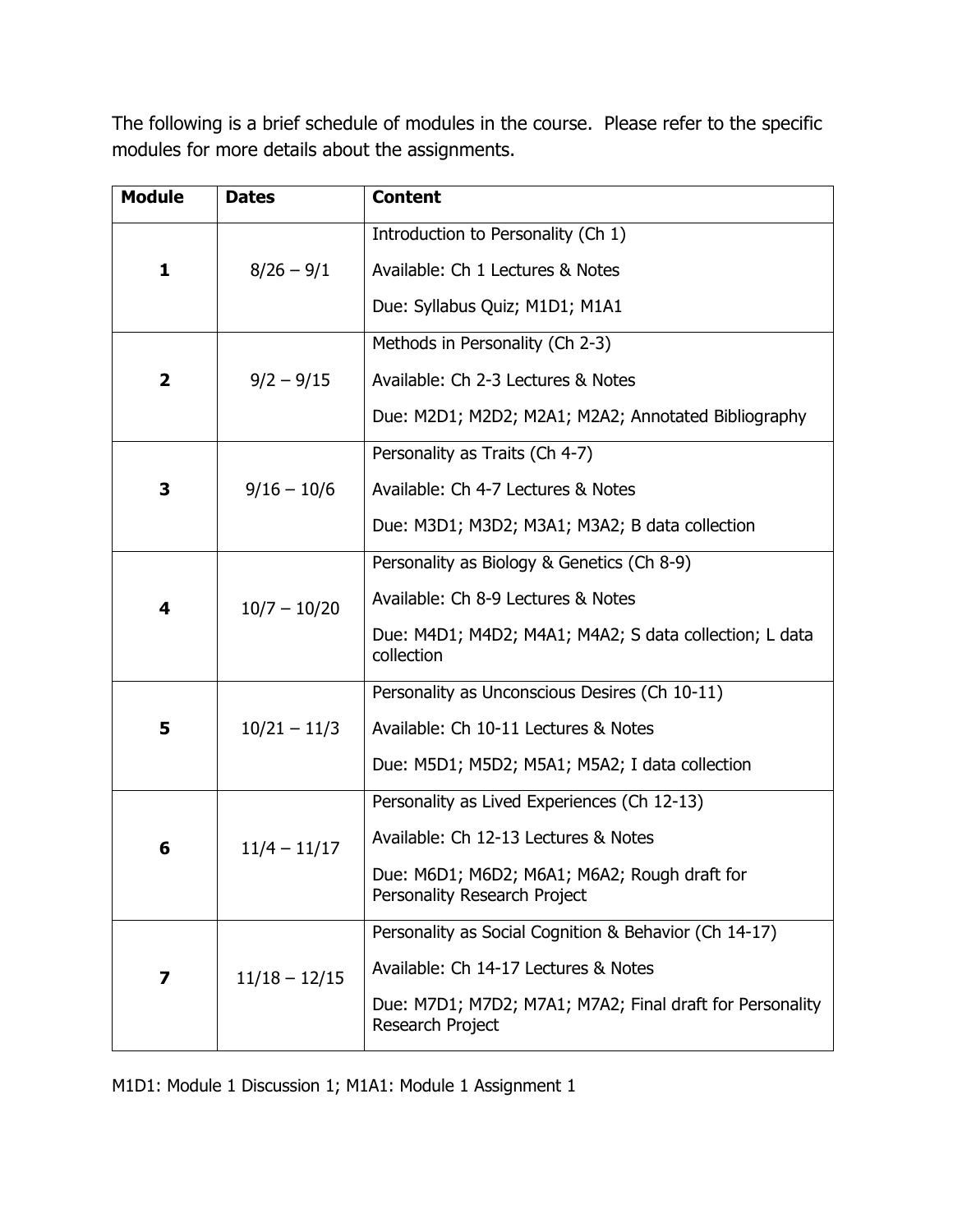# **Other Assignment Ideas**

The assignments below were in previous versions of my course. My rationale for changing my assessment strategy (in particular, switching from chapter quizzes to the module assignments and personality research project) is the desire to elevate the level of assessment to align more closely with a 4000-level elective course, as well as a desire to move away from traditional assessments (e.g., multiple-choice exams).

I also switched to a competency-based grading system (rather than having a pointsbased/percentage-based system), with the goal of creating assessments that are matched to module-level and course-level learning objectives. The assignments below still include information from a points-based grading perspective.

#### Initial Reflection Paper

At the beginning of the semester, you'll write a brief (1-2 pages, double-spaced) paper designed to help you think about your perspective on personality, both more broadly and your own personality development. What do you think are the biggest impacts on how our personalities develop? Can they change over our lifetimes? Is there a biological component to personality? You can find a rubric on D2L in the Resources module.

# The Initial Reflection Paper is worth 30 points.

#### Chapter Quizzes

There will be a chapter quiz available for every chapter (keep in mind that any given module can have more than one chapter). Each chapter quiz will be 20 multiple-choice items, worth 20 points each. There is no time limit for these quizzes, and you will be able to complete them up to 2 times, with your highest grade being recorded.

# Chapter Quizzes are worth 340 points in total.

#### Personality Fact Sheet

The big project you'll be working on throughout the semester is a Personality Fact Sheet. Rather than doing a research paper or project, you'll be investigating a question you have about personality, and creating a one-page fact sheet with the answer. There will be intermediate steps related to your fact sheet. At the end of Module 1, you'll select the question you'd like to answer (5 points); then you'll complete a literature